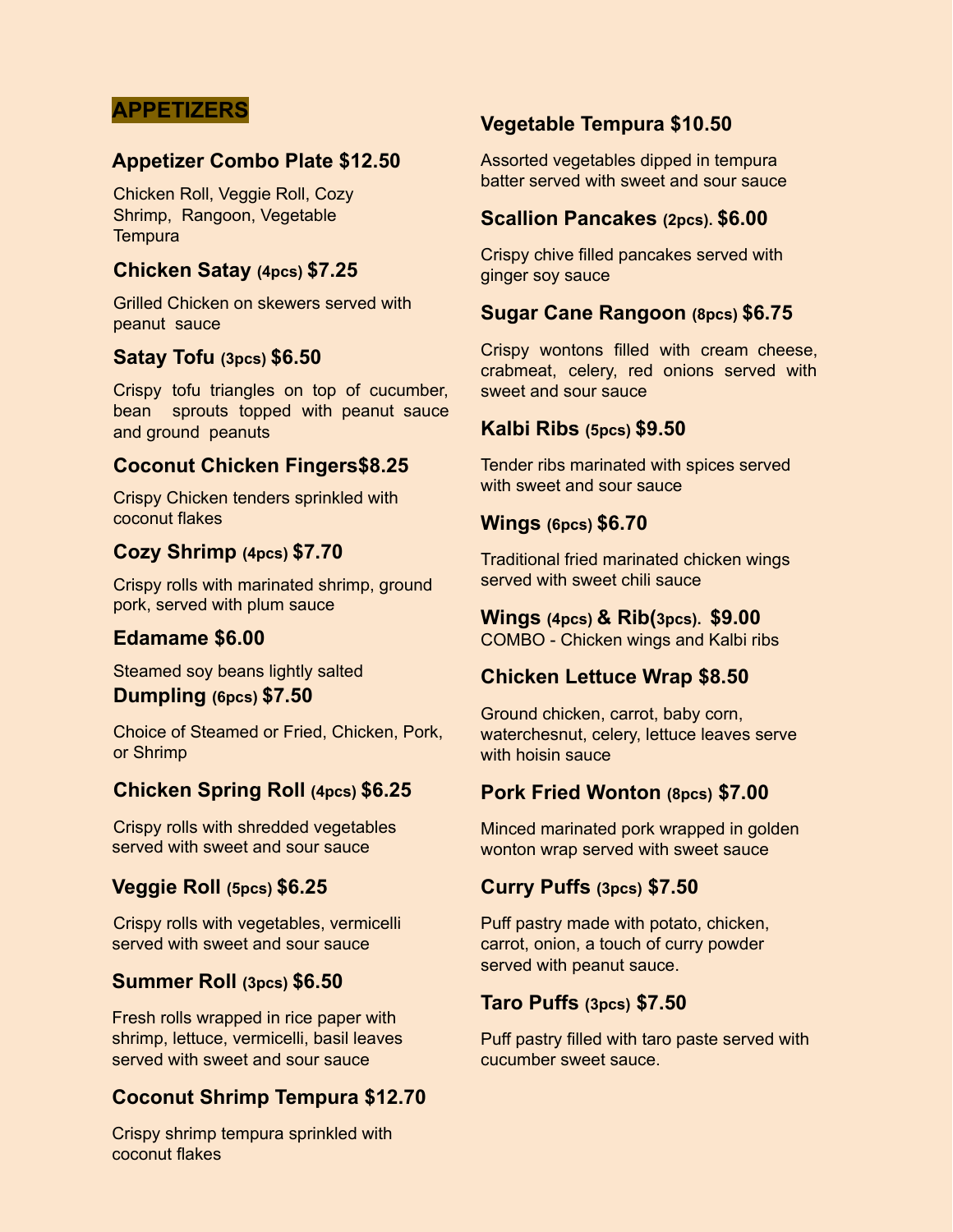# **SOUPS**

## **(Served with your choice of meat)**

|                               | <b>Small</b>                   | Large            |
|-------------------------------|--------------------------------|------------------|
| <b>Chicken</b><br><b>Pork</b> | \$4.75<br>\$5.00               | \$7.70<br>\$8.00 |
| <b>Beef</b>                   | \$5.25                         | \$8.00           |
| <b>Shrimp</b>                 | \$5.25                         | \$9.00           |
| <b>Seafood</b>                | \$6.25                         | \$9.25           |
|                               | Mix vegs or tofu \$4.75 \$7.70 |                  |

# **Tom Yum \***

Thai hot and sour soup with flavors of lemongrass, mushrooms, scallions

## **Tom Ka (Coconut soup)**

Mild coconut soup with flavors of lemongrass, baby corns, mushrooms, scallions

# **Miso Soup \$3.75 (S) \$5.75(L)**

Soybean based with tofu,seaweed, and

scallions

## **Egg Drop Soup \$4.75(S) \$6.75(L)**

Napa cabbage, egg, scallions

## **Wonton Soup \$5.25 (S) \$6.70(L)**

Chicken broth based, with Pork wonton, Napa cabbage, scallions

#### **Kimchi \* (served with Rice)**

Kimchi, Tofu with white mushroom, onions,carrots, scallions

|                           | Lunch   | <b>Dinner</b> |
|---------------------------|---------|---------------|
| <b>Chicken or veg</b>     | \$8.25  | \$11.70       |
| <b>Pork</b>               | \$9.50  | \$12.95       |
| <b>Beef</b>               | \$10.70 | \$14.70       |
| Shrimp or seafood \$11.50 |         | \$15.70       |

# **SALADS**

#### **Seaweed Salad \$6.95**

Japanese green seaweed salad, bed with cucumber wedges.

## **Sugarcane Salad \$9.95**

Lettuce, cucumber, red onion, bell pepper, tomato, carrot, topped with your choice of *Chicken Satay OR Crispy Chicken* with peanut sauce dressing.



# **Combination Boxes**

**(Served with Rice, Salad and Miso Soup)**

# **Chicken Teriyaki \$10.95**

Grilled slices of marinated Chicken

## **Chicken Katzu \$10.95**

Slices of Crispy Chicken with breaded crumbs

#### **Salmon Teriyaki \$18.95**

Grilled fillet Salmon

## **Shrimp & Vegetable Tempura \$18.50**

Fried, coated Tempura of Shrimp and **Vegetables**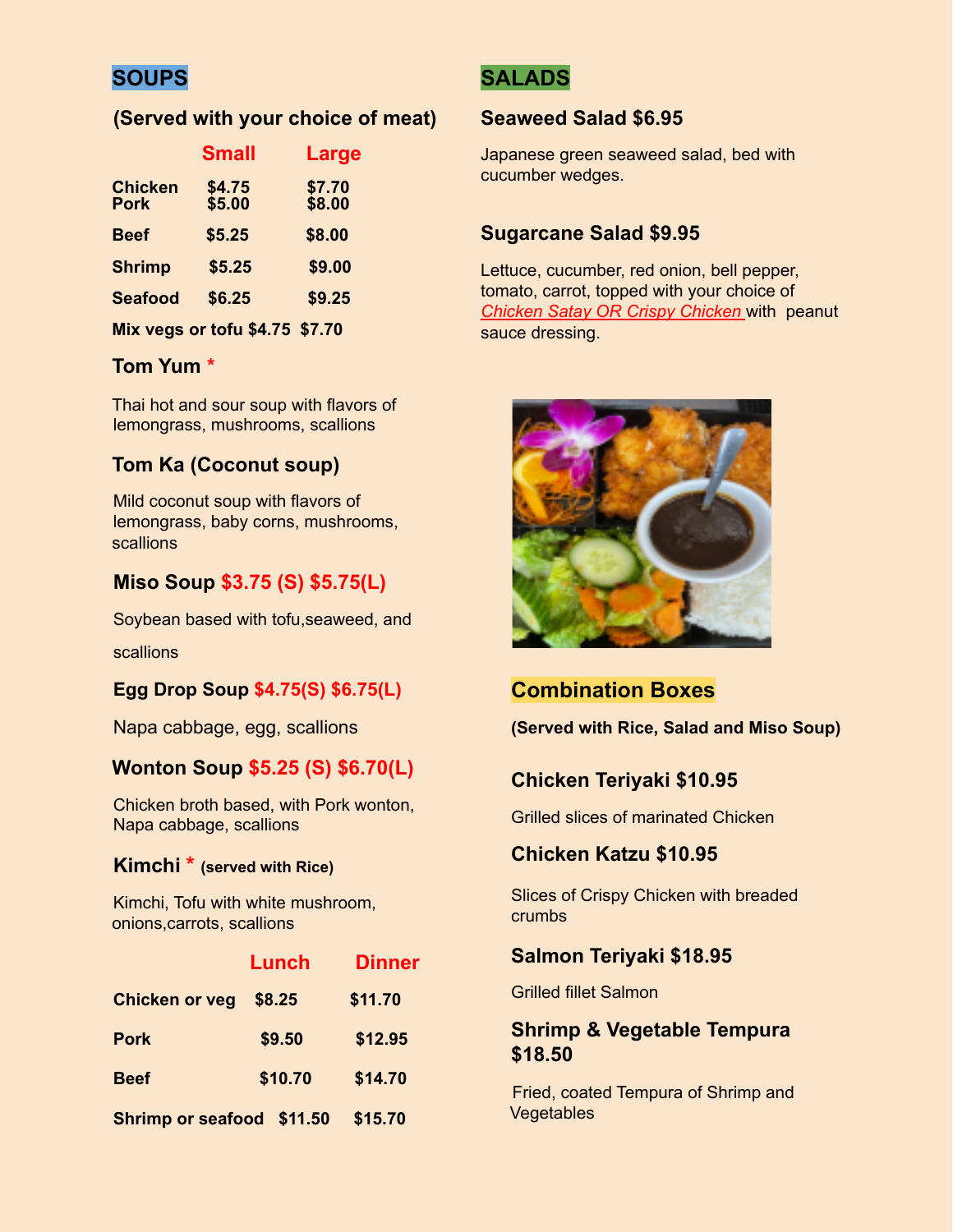# **Noodle Soups**

#### **Chicken Noodles Soup \$9.95**

Rice noodles with Chicken, scallions, and clear broth

#### **Kao Soi Noodle\* \$10.95**

Yellow noodles with Chicken, Tofu, topped with bean sprouts and scallions made in curry broth

#### **Japanese Udon Noodle \$11.95**

Udon Noodles with Chicken, napa cabbage, carrots, shiitake mushrooms, topped with scallions made in Dark brown broth

#### **Beef Noodle Soup \$10.95**

Pho style with Rice noodles, Beef, onions, basil topped with bean sprouts and scallions

#### **Prawn Noodle Soup \* \$11.95**

Yellow noodles with Pork and Shrimp topped with bean sprouts, fried onions and scallions

#### **Wonton Noodle Soup \$10.50**

Egg noodles with Wontons, napa cabbage, Red BBQ Pork topped with scallions

#### **Tom Yum Noodle Soup \***

Rice noodles with Chicken, straw mushrooms, baby corns topped with scallions

**Chicken / tofu / vegs \$10.95 Shrimp \$11.95 Seafood \$13.50** **\*Vegetarian and Gluten Free Options are Available on Most Dishes. We Do Not Add MSG in Our Food Preparation\***

# **\*Gluten Free Options are Available on Most Dishes\***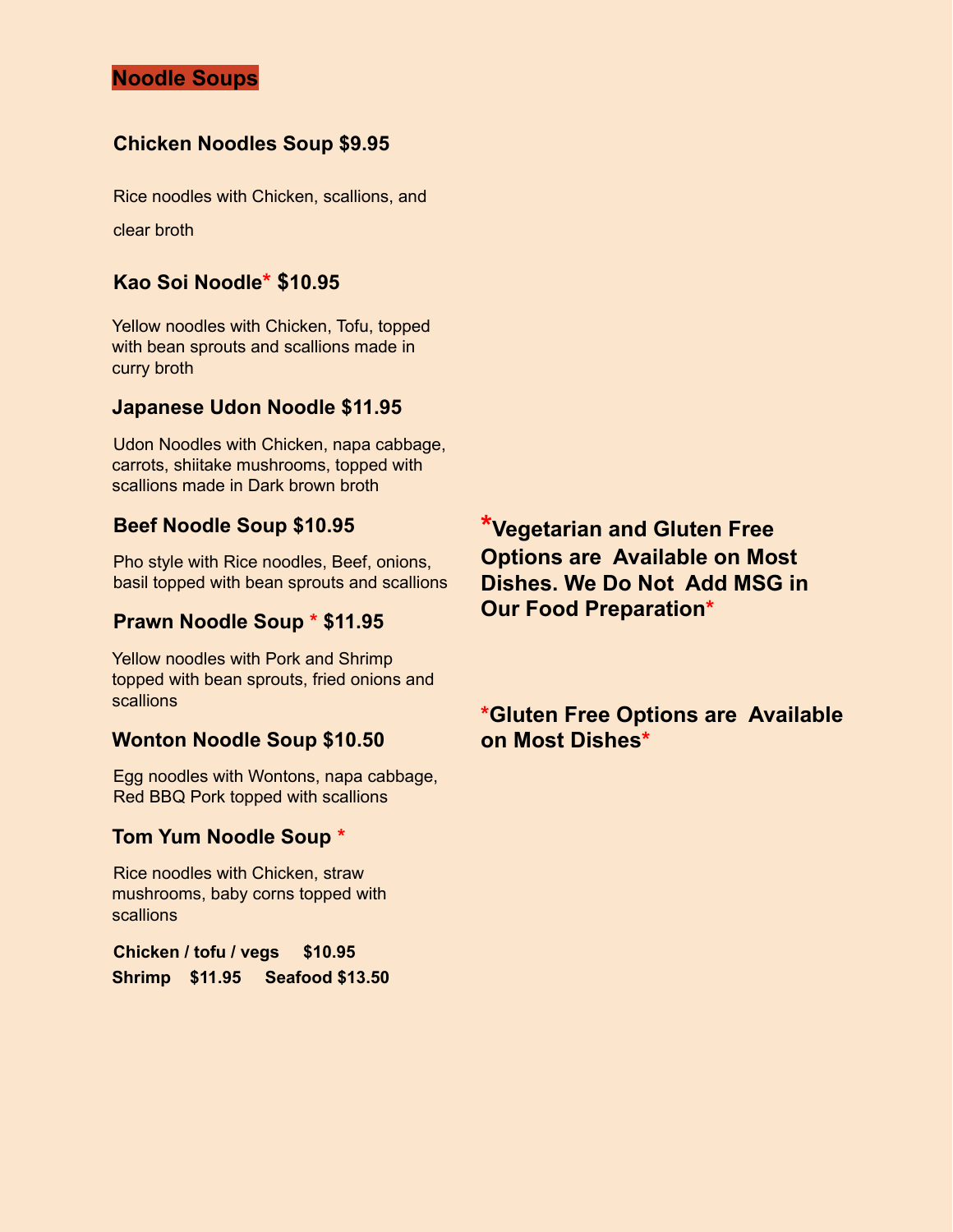# **Fried Rice**

**(Served with your choice of meat)**

|                              |         | <b>Lunch Dinner</b> |
|------------------------------|---------|---------------------|
| Chicken / tofu / vegs \$8.95 |         | \$12.95             |
| <b>Pork</b>                  | \$9.95  | \$14.50             |
| <b>Shrimp</b>                | \$10.95 | \$15.25             |
| <b>Beef</b>                  | \$10.95 | \$14.50             |
| <b>Seafood</b>               | \$11.25 | \$16.25             |
| <b>Chicken &amp; shrimp</b>  | \$11.95 | \$14.50             |
|                              |         |                     |

# **Fried Rice**

Onions, peas, scallions, egg

## **Pineapple Fried Rice**

Pineapple, peas, onions, scallions, egg, turmeric powder

## **Mango Fried Rice**

Mango, peas, scallions egg

## **Basil Fried Rice \***

Bell peppers, onions, scallions, basil leaves

## **Garlic Fried Rice**

Garlic, peas**,** onions, scallions,

#### **Sugar Cane Fried Rice \***

Onions, peas, scallions, egg, chili

#### **Brown Rice Fried Rice**

String beans, cabbage, carrot, peas, onions, scallions, egg, Brown rice

# **Kimchi Fried Rice \***

Onions, scallions, kimchi, egg

## **Crispy Chicken Fried Rice \* Lunch \$9.95 Dinner \$12.95**

Sugar Cane Fried Rice, Crispy Chicken topped,

and Sweet Chili sauce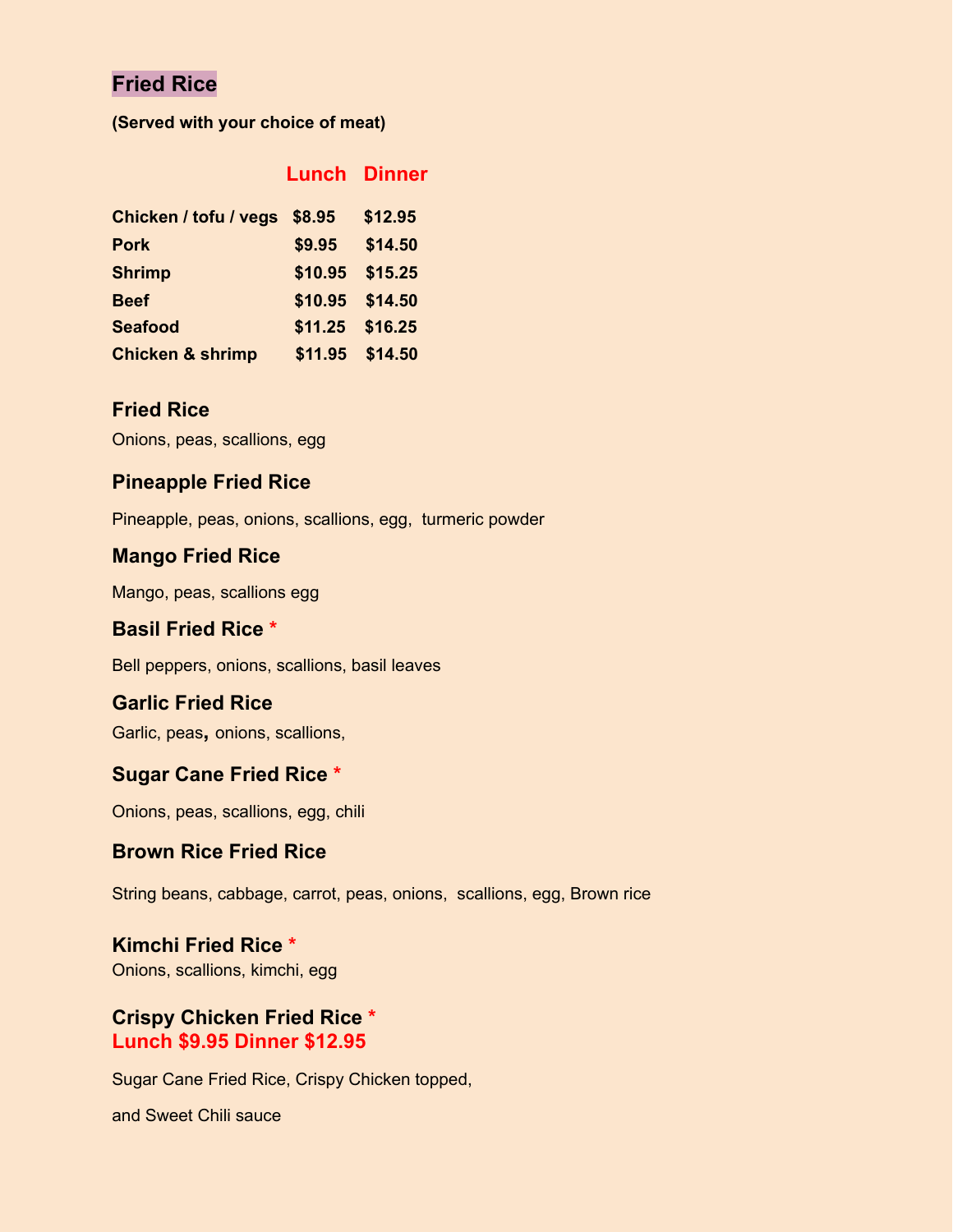# **Stir fry Noodles**

#### **(Served with your choice of meat)**

| Lunch   | <b>Dinner</b> |
|---------|---------------|
| \$9.25  | \$12.95       |
| \$10.95 | \$14.50       |
| \$10.95 | \$14.75       |
| \$10.95 | \$15.25       |
| \$11.25 | \$16.25       |
| \$10.95 | \$14.50       |
|         |               |

#### **Black Pepper Noodles \***

Yellow noodles, shiitake mushrooms, onions, scallions, bean sprout

#### **Chow Mein**

Spinach noodles, cabbage, carrots, baby corns, onions, scallions

#### **Lo Mein \***

Yellow Noodles, bean sprouts, egg

#### **Pad Thai**

Flat rice noodles, tofu, egg, bean sprouts, chopped salted radish, ground peanuts,scallions

## **Pad Woon Sen**

Glass noodles, egg, shiitake mushrooms, cabbage, onions, scallions

#### **Korean Noodles \***

Udon noodles, string beans, snow peas,cabbage, onions, scallions

#### **Drunken Noodles \***

Wide rice noodles, egg, bell peppers, onions, basil leaves

#### **Northern Pad Thai \***

Flat rice noodles, onions, bell peppers, carrots, basil leaves, chili

## **Crispy Noodle Pad Thai**

Crispy spinach noodles, tofu, egg, bean sprouts, scallions

# **Crispy Chicken Pad Thai**

**Lunch 9.95 Dinner 13.50**

Flat rice noodle, tofu, egg, beansprouts, chopped radish, ground peanut, scallions topped with fried crispy chicken.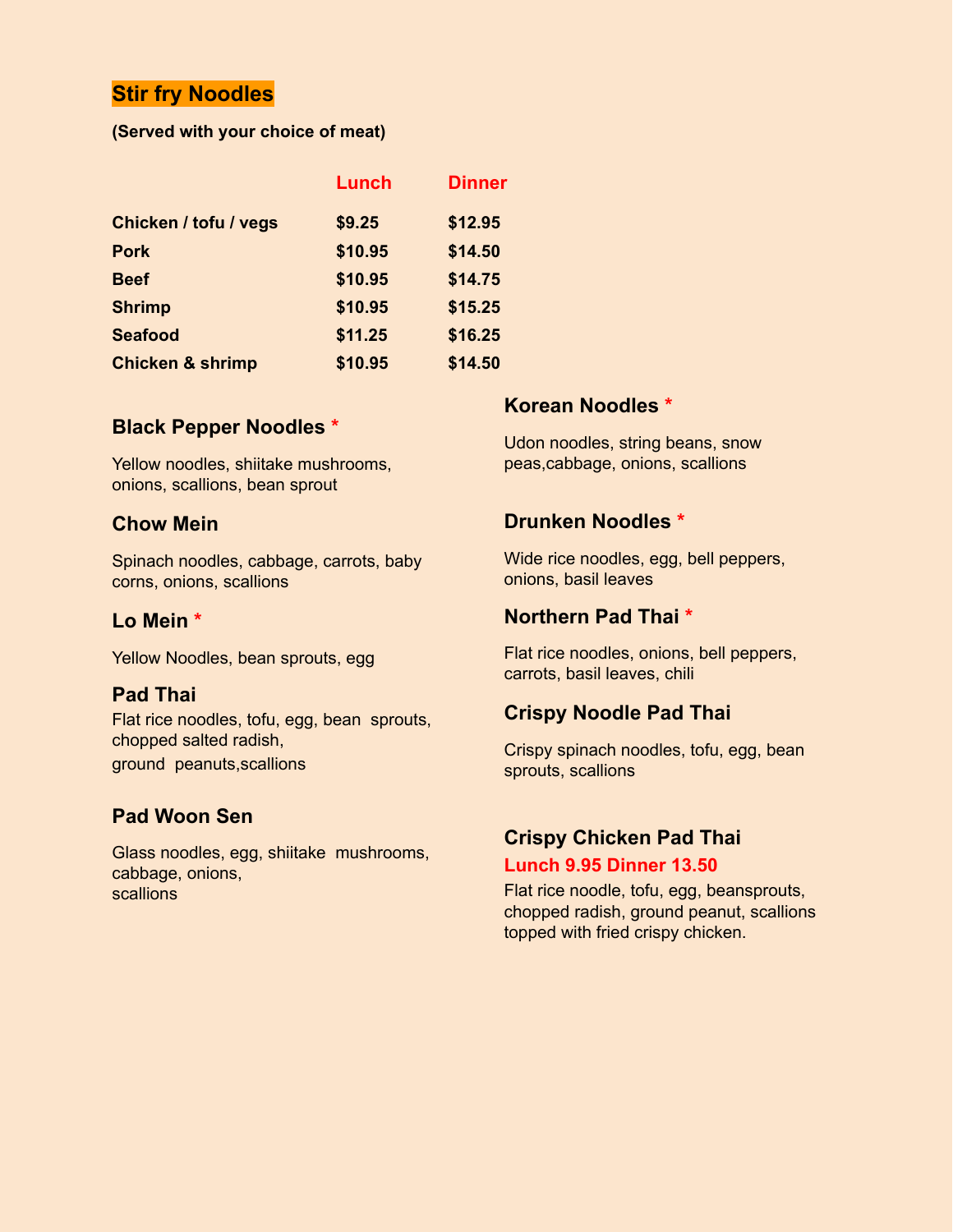## **Curry \*\***

#### **(Served with your choice of meat)**

|                       | <b>LUNCH</b> | <b>DINNER</b> |
|-----------------------|--------------|---------------|
| Chicken / tofu / vegs | \$9.50       | \$13.95       |
| <b>Pork</b>           | \$9.50       | \$13.95       |
| <b>Shrimp</b>         | \$11.95      | \$17.50       |
| <b>Beef</b>           | \$9.75       | \$15.25       |
| <b>Seafood</b>        | \$12.25      | \$19.50       |
| <b>Salmon</b>         | N/A          | \$18.95       |
| <b>Duck</b>           | N/A          | \$18.95       |

## **Yellow Curry \***

Pineapples, zucchini, bell pepper

# **Clay Pot Vegetables Curry\***

#### **Lunch \$8.95 Dinner \$13.95**

Broccoli, tofu, carrots, string beans, cabbage in curry

## **Clay Pot Seafood Curry \* 19.95**

Shrimp, Scallop, squid, cabbage, carrots broccoli, tomatoes, onions

# **Red Curry \***

Carrots, string beans, bamboo, basil

leave

# **Mango Curry \***

Mango, carrots, string beans, bamboo shoots, basil leaves

## **Choo Chee \***

String beans, carrots, snow peas, baby corns, bell peppers, zucchini, tomatoes, pineapples in curry

# **Massaman Curry \***

Zucchini, carrots, potatoes, onions, roasted peanuts

**\*Hot & Spicy Levels. We can adjust the levels of spiciness on Most Dishes. Please inform your server of any food allergies. We are not responsible for any allergies.**

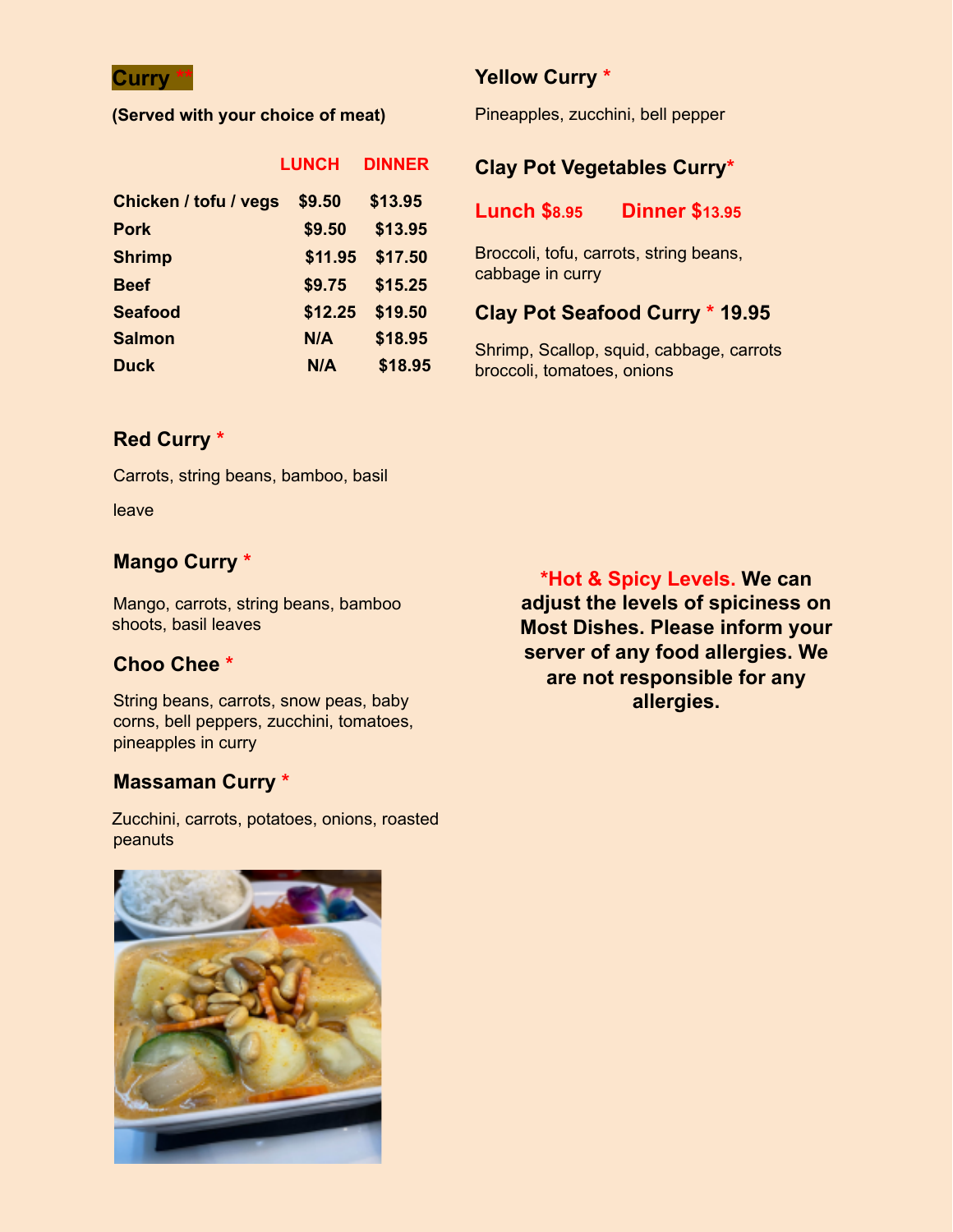# **Stir Fry Served with Rice**

#### **(Served with your choice of meat)**

|                       | <b>LUNCH</b> | <b>DINNER</b> |
|-----------------------|--------------|---------------|
| Chicken / tofu / vegs | \$8.95       | \$13.25       |
| <b>Pork</b>           | \$9.95       | \$14.50       |
| <b>Shrimp</b>         | \$12.50      | \$17.50       |
| <b>Beef</b>           | \$9.95       | \$15.95       |
| <b>Seafood</b>        | \$12.95      | \$18.75       |
| <b>Salmon</b>         | N/A          | \$18.75       |
| <b>Duck</b>           | N/A          | \$18.75       |

# **Cashew \***

Carrots, onions, white mushrooms, snow peas, bell peppers, cashew nuts

## **Garlic \***

Carrot, snow peas, string beans, onions, white mushrooms, baby corn

## **Basil \***

Onions, bell peppers, white mushrooms, basil leaves

# **Ginger Scallion**

Shredded ginger, snow peas, string beans, onions, scallions

# **Stir-Fry Mango \***

Sliced mangos, bell peppers,onions

## **Broccoli**

Carrots, Broccoli

## **Mix Vegetables \***

Broccoli, cabbage, carrots, zucchini, string beans, white mushrooms, baby corns, snow peas

# **Spicy Mongolian \***

Snow peas, string beans, onions, carrots

## **Thai Ga Pao \***

Diced bell peppers, onions, string beans, basil leaves, made with Thai chili sauce

#### **Paradise \***

Mangos, pineapples, snow peas, baby corns, white mushrooms, carrots, bamboo, onions

# **House Specialties**

# **Sesame Chicken (L)\$9.50 (D) \$13.95**

Lightly breaded glazed fried chicken, served with steamed broccoli

# **Bulgogi \* (L)\$10.25 (D)\$13.95**

White mushrooms, onions, scallions, topped with sesame seeds

## **Sizzling Beef (D)\$15.25**

Beef, Bell peppers, onions, served with sizzling plate

## **Rama Garden (L)\$8.50 (D)11.50**

Steamed assorted veggies served with side peanut sauce

#### **Crispy Duck (D)\$18.50**

Crispy Duck, mango, pineapples, bell peppers, made with Tangerine sauce

## **Seafood Volcano \* (D)\$19.50**

Shrimp, scallops, squid, bell peppers, white mushrooms, onions, scallions, served on sizzling plate

# **Seafood Madness \* (D)\$19.50**

Shrimp, scallops, squid, mussels, bell peppers, onions, white mushrooms, basil leaves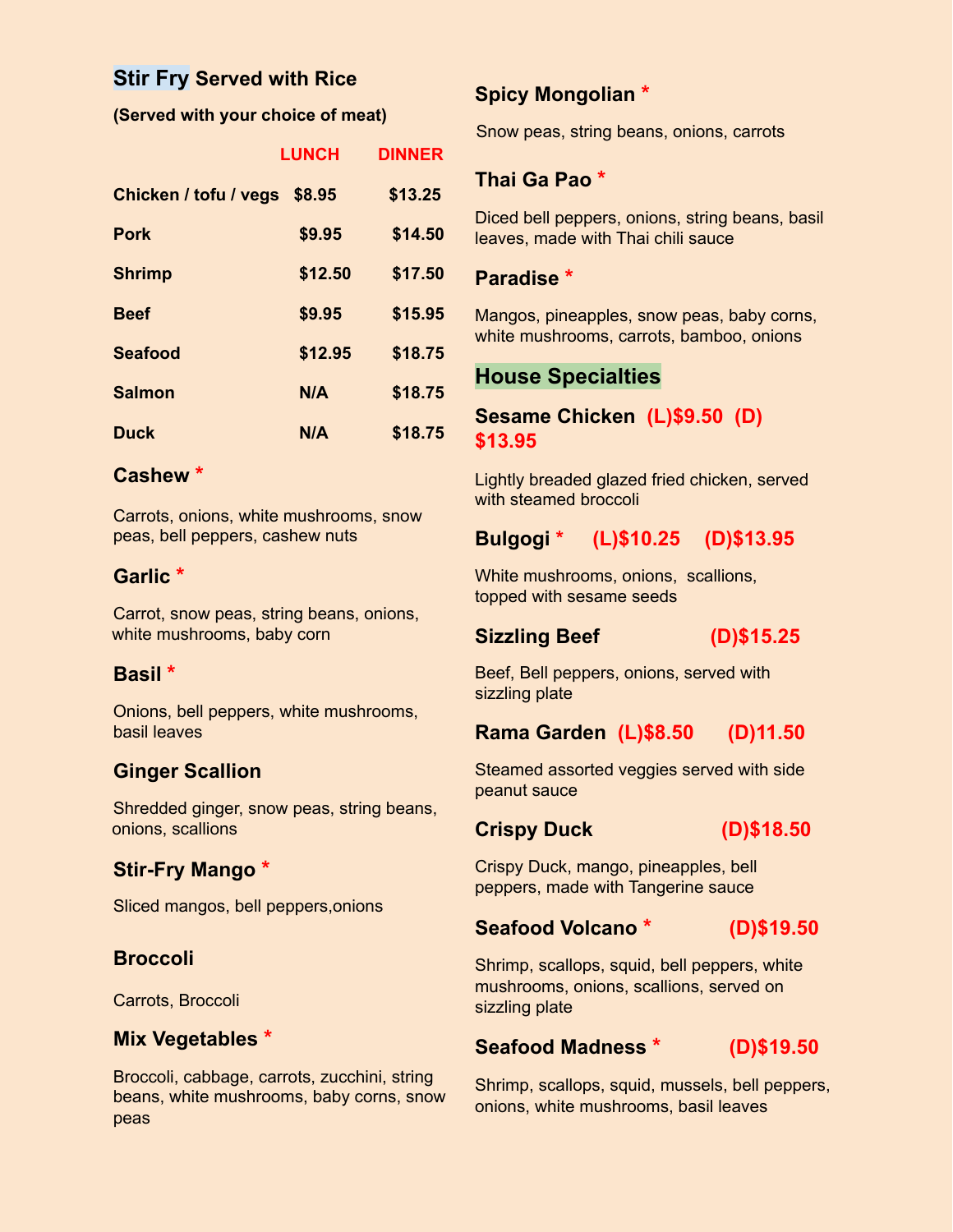# **Sushi Maki Roll (8pcs per order) Cooked Roll**

# **Alaska Roll (inside out) \$7.50**

Fried salmon, cucumber avocado cream cheese

# **Dragon Roll (inside out) \$12.95**

Shrimp tempura, cucumber seaweed, topped with cooked eel, avocado, black tobiko, eel sauce

## **Boston Roll \* (inside out) \$11.50**

Shrimp tempura, seaweed salad, cucumber, topped with avocado, house sauce

| <b>California Maki</b> | \$5.95 |
|------------------------|--------|
|                        |        |

Cucumber, Avocado, Crabstick

| <b>Chicken Maki</b>             | \$5.95 |
|---------------------------------|--------|
| Fried chicken tender, cucumber, |        |

avocado, and cream cheese

# **Shrimp Tempura Maki \$7.95**

Shrimp tempura, cucumber, avocado

## **Philadelphia Maki \$7.50**

Fried tuna, cucumber, avocado, cream cheese

| <b>Orange Roll</b> | \$5.50 |
|--------------------|--------|
|                    |        |

Fried sweet potato, cucumber,avocado

## **Green Roll \$5.50**

Cucumber, avocado

# **Crunchy Cream Roll \* \$11.50**

Sweet potato, cucumber, cream cheese seaweed salad, topped with coconut flakes, sesame seeds, spicy mayo, teriyaki

# **Raw Roll**

## **Big Boss \* (inside out) \$13.25**

Tuna, Salmon, Yellowtail, cucumber, avocado, cream cheese, spicy mayo

# **Tiger Roll (inside out) \$13.25**

Spicy yellowtail, crab stick, seaweed salad, cucumber, avocado, topped with torched white Tuna, orange and black tobiko, teriyaki

## **Red Sox Roll \* (inside out) \$12.95**

Shrimp tempura, cucumber, seaweed, avocado, topped with fresh Tuna, spicy mayo

# **Rainbow Roll (inside out) \$12.95**

Crabstick, cucumber, seaweed, avocado, topped with fresh Salmon, Tuna, avocado

## **Red Tokyo Roll \*(inside out) \$12.95**

Spicy Tuna, avocado, seaweed, cucumber, topped with torched Tuna, orange tobiko, scallions, spicy mayo, Sriracha sauce

# **Tuna Lover \* (inside out) \$12.95**

Spicy tuna , white tuna , seaweed salad , cucumber , avocado , topped w/ torched tuna & white tuna , spicy mayo, teriyaki sauce

## **Spicy Tuna \* (available not spicy) \$7.50**

Tuna, cucumber, avocado

#### **Spicy Salmon \*(available not spicy) \$7.50**

Salmon, cucumber, avocado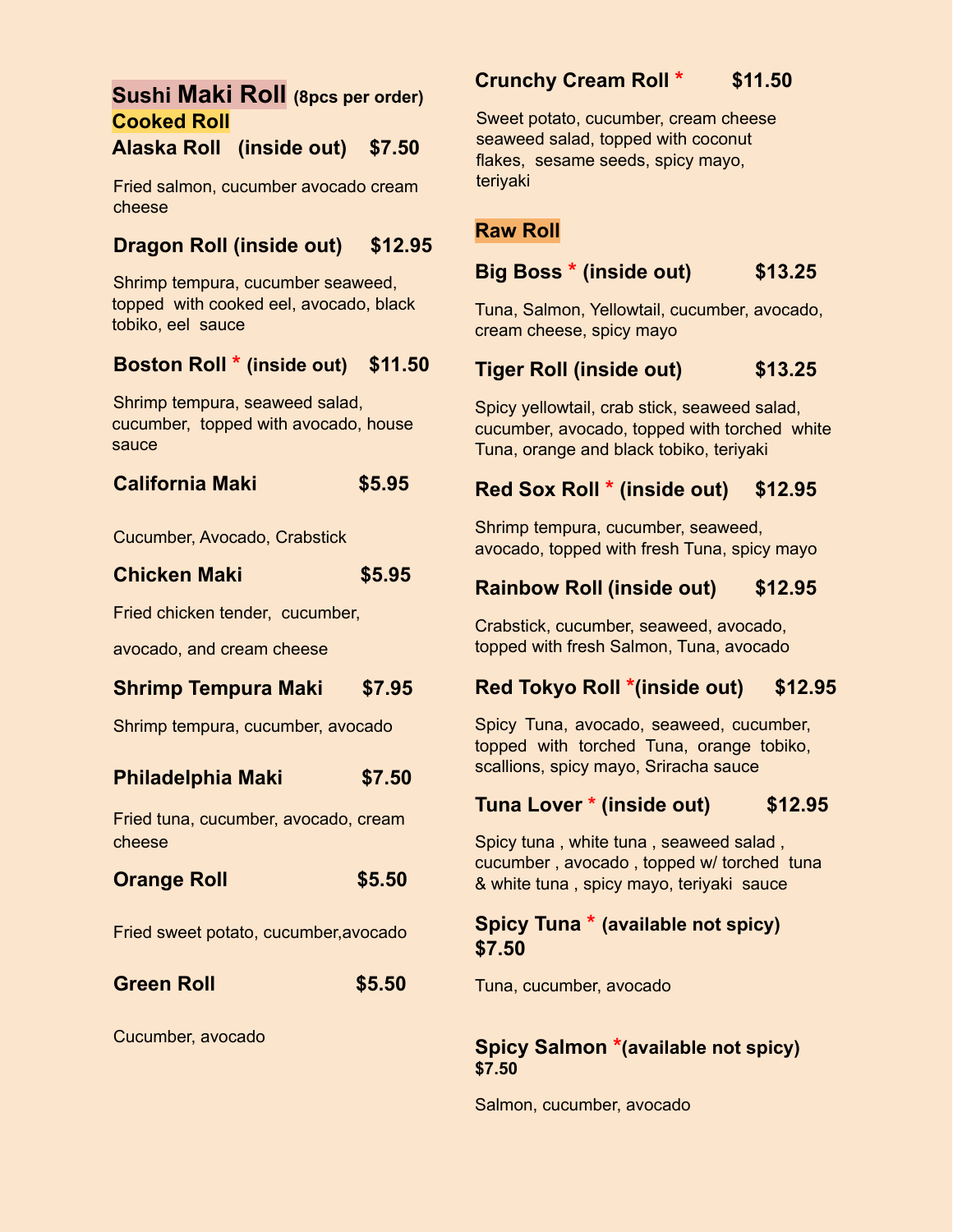# **Hand roll (1 handroll per order) \$6.75**

Coned seaweed wrap, specially prepared sushi rice stuffed with fresh Tuna, crab stick, cucumber, avocado, seaweed salad, a dash of tobiko, spicy mayo, teriyaki sauce

# **Tuna Tataki (5 pcs) \$10.25**

Seared slices of Tuna in ponzu sauce

# **Tuna and Salmon Tartare \$10.95**

Diced fresh Tuna and Salmon in ginger soy lemon dressing, avocado, scallions, served with seaweed salad, cucumbers, fried shallot,

Topped with tobiko

# **Nigiri (2 pcs per order. With rice)**

| Tuna              | \$5.00 |  |
|-------------------|--------|--|
| <b>Salmon</b>     | \$5.00 |  |
| Yellowtail        | \$5.00 |  |
| <b>White Tuna</b> | \$5.00 |  |

# **Sashimi (5 pcs per order. No rice)**

| Tuna              | \$10.25 |
|-------------------|---------|
| <b>Salmon</b>     | \$10.25 |
| Yellowtail        | \$10.25 |
| <b>White Tuna</b> | \$10.75 |